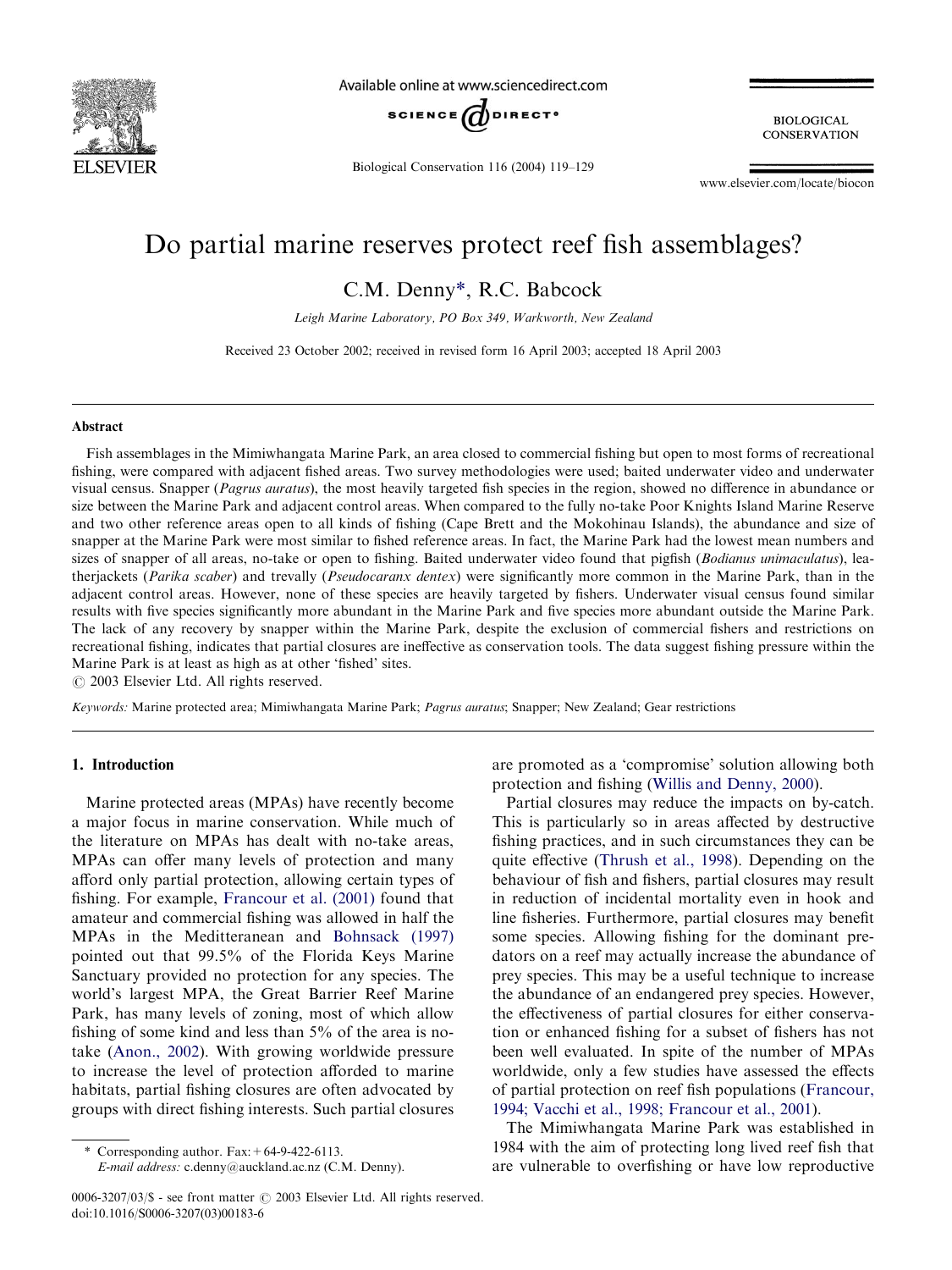<span id="page-1-0"></span>rates. Special fisheries regulations exist at Mimiwhangata prohibiting all commercial fishing, nets and long-lines. However, recreational fishers may use the following methods: unweighted, single-hook lines, trolling and spearing. A number of species are permitted to be caught within the Marine Park, all thought to be nomadic or pelagic at the time of the park's creation (see [Table 3](#page-5-0) for takeable species). That is, they were not considered part of the resident demersal reef fish assemblage. However, the inclusion of these species was based on very limited knowledge of their biology and behaviour. Three of these species, trevally (Pseudocaranx dentex), snapper (Pagrus auratus), and kingfish (Seriola lalandi) are now known to be wholly or partially resident of reefs. Trevally are reef-associated as juveniles, whereas adults can be found near reefs or in open water [\(Kingsford, 1989; Francis, 2001\)](#page-10-0), snapper can become permanent residents on particular areas of reefs [\(Willis et al., 2001\)](#page-10-0), and kingfish are largely reef associated rather than ocean pelagics ([Saul and Holds](#page-10-0)[worth, 1991](#page-10-0)). All three species are targeted by both recreational and commercial fishers, but snapper are the most abundant demersal predatory fish species in northeast New Zealand and support New Zealand's most valuable commercial and inshore recreational fisheries.

The main objective of this survey was to evaluate the effectiveness of partial protection on the reef fish assemblages within and around the Mimiwhangata Marine Park. Furthermore, snapper abundance at

Mimiwhangata was compared with data from three nearby areas in northern New Zealand, the no-take Poor Knights Islands Marine Reserve, the Mokohinau Islands and Cape Brett which are both fully open to fishing (Fig. 1). In this survey, two different methods were used to provide quantitative estimates of fish abundance and size; underwater visual census and baited underwater video.

#### 2. Methods

## 2.1. Study areas

The Mimiwhangata Marine Park, established in 1984, is located on New Zealand's northeast coast  $(35^{\circ}25^{\prime}S,$ 174°26'E), extending 1 km offshore, and covering about 20 km<sup>2</sup> (Fig. 1). Within the Marine Park boundaries, there are a variety of habitats such as shallow and deep rocky reefs, boulder fields, sandy areas, urchin barrens, and algal turf flats. For the current survey, the Marine Park was divided into four areas, and these were compared with four control areas outside the Marine Park (two at either end of the Marine Park) to assess differences inside and outside the Marine Park [\(Fig. 2\)](#page-2-0). This sampling design has been used in numerous other studies of fish in New Zealand marine reserves ([Willis and](#page-10-0) [Babcock, 2000; Willis et al., 2000, 2003](#page-10-0)). This design has the dual advantages of ensuring reference areas are similar to reserve areas, as well as enabling the detection



Fig. 1. Map of northern New Zealand showing the location of Mimiwhangata, Cape Brett, the Poor Knights and Mokohinau Islands.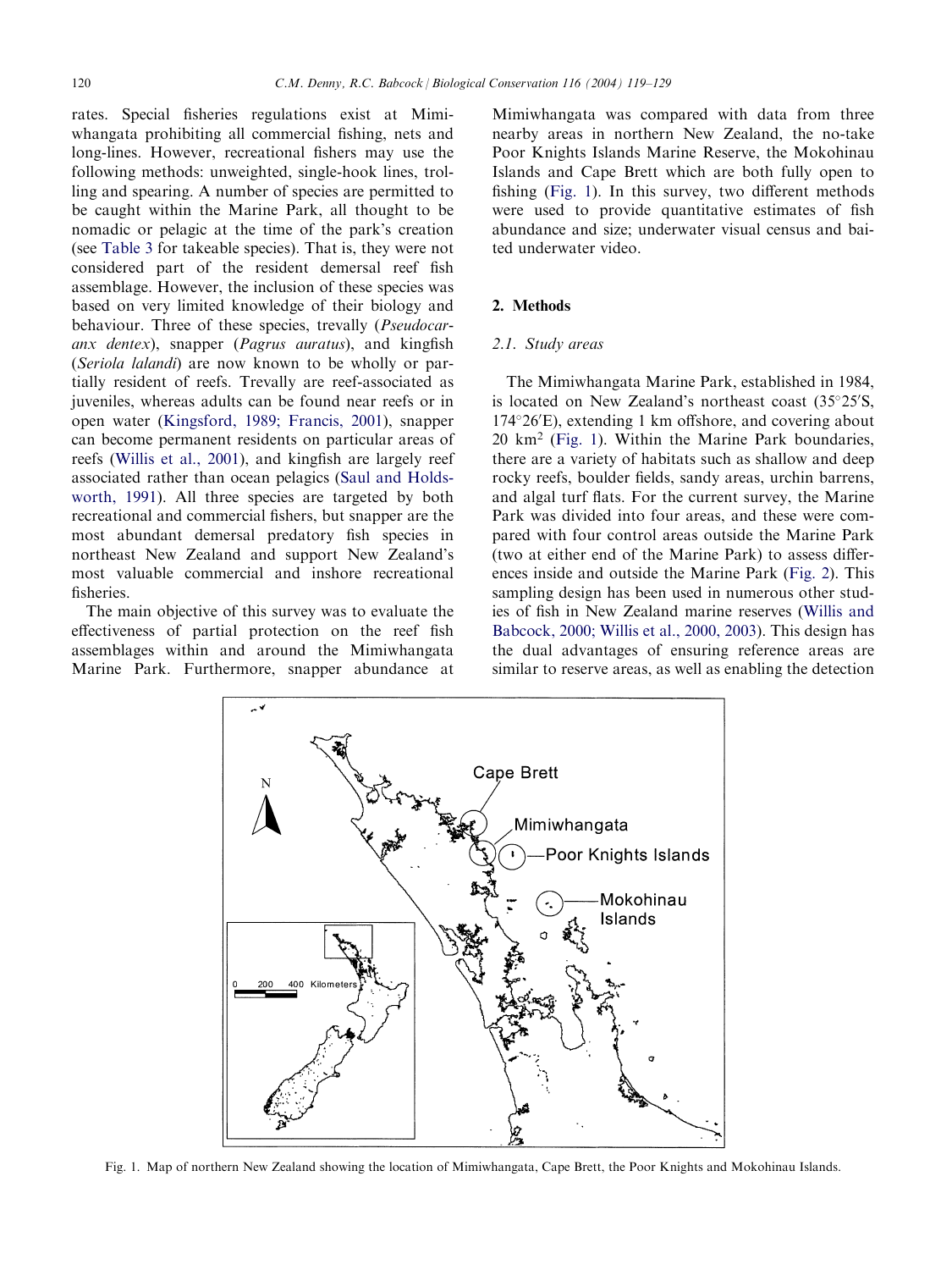<span id="page-2-0"></span>

Fig. 2. Map of Mimiwhangata showing the location of the baited underwater video sites (1–30) and the underwater visual census sites (A–P) in April 2002.

of any edge effects that might be related to the encroachment of fishing effects into the reserve, (or alternatively spillover). Sampling was conducted between 08:00 and 17:00 h from 2 to 5 April 2002. Data were collected concurrently at three additional locations in northeastern New Zealand as part of a related study; two island locations (the Poor Knights Islands and Mokohinau Islands) and another mainland location (Cape Brett) [\(Fig. 1\)](#page-1-0). Their inclusion in this study provided an example of how snapper numbers in other fished and unfished areas of northern New Zealand compare with Mimiwhangata. Biogeographic differences between these sites and Mimiwhangata limit their usefulness in the context of comparing whole fish assemblages ([Choat and Ayling, 1987; Brook, 2002\)](#page-10-0).

### 2.2. Baited underwater video

The use of the baited underwater video technique is relatively new and allows sampling of carnivorous species that are not amenable to visual methods as well as enabling sampling at depths greater than those at which divers are able to operate [\(Willis and Babcock, 2000\)](#page-10-0). The video system consists of a triangular stainless steel stand, with a high-resolution colour camera, positioned 1.25 m above a bait container holding approximately 300 g of pilchards (Sardinops neopilchardus). The baited underwater video was deployed from the research vessel to depths of up to 40 m at sites at least 1 km from diving activities (so the presence of divers would not interfere with fish responses to the bait). Each sequence was recorded for 30 min from the time the video assembly reached bottom. A 100 m long coaxial cable connected the underwater camera to a Sony GV-S50E video monitor and 8 mm video recorder on the research vessel, which enabled the person recording to ensure the stand was upright and over suitable substratum. Four replicate video deployments were done in each of the eight survey areas (Fig. 2), except areas one and two where three replicate drops were done (due to logistical constraints). Thirty replicate drops were also conducted at the Poor Knights, Cape Brett, and the Mokohinau Islands (for locations see [Willis and Denny, 2000\)](#page-10-0). A total of 60 h of videotape was collected for later analysis.

Videotapes were later copied to VHS tapes for analysis and archiving. Videotapes were played back with a real-time counter, and the maximum numbers of each species of fish observed during each minute were recorded (30 counts made during each 30-min sequence). The lengths of snapper were obtained by digitising video images using the Sigmascan<sup>®</sup> image analysis system. Measurements were only made of those fish present when the count of the maximum number of fish of a given species in a sequence was made. While this meant that some fish moving in and out of the field of view may not have been measured, it avoided repeated measurements of the same individuals. It is likely that the use of maximum number present results in more conservative abundance estimates in high density areas than low density areas, and therefore observed relative differences between sites are also likely to be conservative.

# 2.3. Underwater visual census

Underwater visual census techniques are regularly used by researchers to quantify reef fishes, study their distribution, and to estimate their sizes (e.g. [Kingsford](#page-10-0)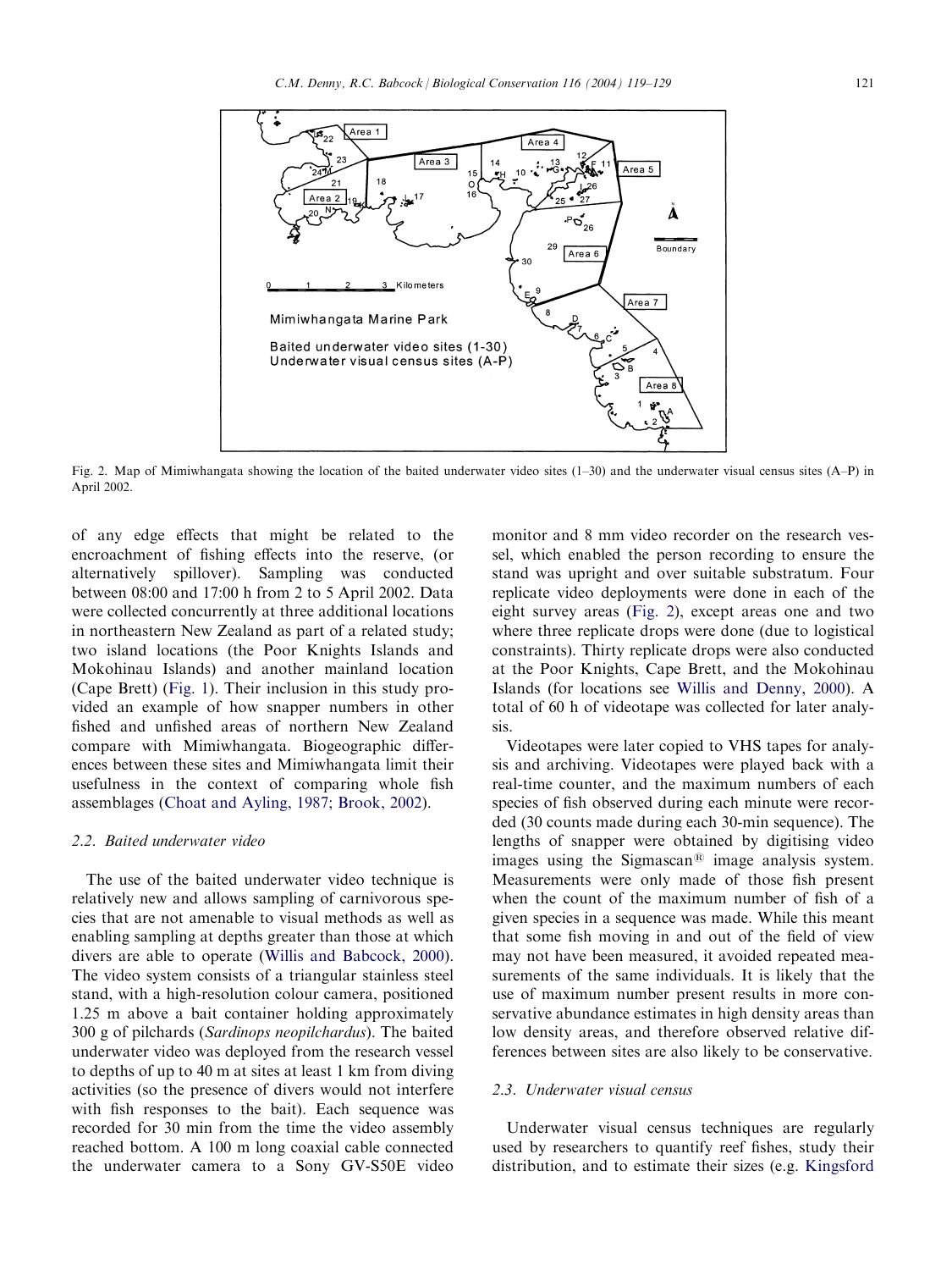[and Battershill, 1998](#page-10-0)). The advantages of underwater visual census include the high levels of replication possible, few logistical requirements (apart from SCUBA gear), and the flexibility of being able to record other types of data in situ. The disadvantages include constraints of depth  $( $30 \text{ m}$ ), high levels of inter-observer$ variability, diving limitations due to currents and poor underwater visibility, and bias associated with diver positive/negative species. Despite these flaws, acknowledged by most workers, underwater visual census is the best method for non-destructive surveys of a broad spectrum of fish species. In this survey, two sites within each of the eight areas at Mimiwhangata were surveyed by underwater visual census (16 sites in total; [Fig. 2](#page-2-0)). At least 16 sites were surveyed by underwater visual census at each of the three other locations. Three divers recorded the numbers of all fish and the size of several selected species vulnerable to fishing using  $5 \text{ m} \times 25 \text{ m}$  strip transects (each transect covers  $125 \text{ m}^2$ ). Three replicate transects were completed at each site by each diver therefore each site covered 1125 m<sup>2</sup> ( $9 \times 125$  m<sup>2</sup>). To avoid overlap divers decided which direction to swim prior to each dive. Each diver tied a fibreglass tape measure to a kelp holdfast with wire, swam out 5 m to avoid counting species attracted to the initial activity, and preceded to swim 25 m, counting all fish within a strip 2.5 m either side of the diver ([Denny et al., 2003\)](#page-10-0). All divers had previous experience using this methodology.

### 2.4. Statistical analysis

The baited underwater video data are counts and therefore do not satisfy the assumptions of normality and homogeneity of variance that are required by ANOVA. Therefore, the video data were analysed using the Poisson distribution using the GENMOD procedure in SAS to obtain unbiased estimates of relative abundance for dominant carnivorous species. See [Willis et al.](#page-10-0) [\(2000\)](#page-10-0) for a more detailed description of this analysis.

To determine whether there were any differences in overall fish community structure between fished and unfished areas, underwater visual census data were analysed using metric multidimensional scaling in the CAP statistical package ([Anderson, 2002\)](#page-9-0). Site transect data were pooled, square root transformed, and a Bray–

Curtis similarity matrix was generated. The purpose of multidimensional scaling is to construct a 'map' of configuration of the samples in a specified number of dimensions, which attempts to satisfy all the conditions imposed by the rank similarity matrix. For example, if site 1 has a higher similarity to site 2 than it does to site 3then site 1 will be placed closer on the map to site 2 than it is to site 3. For single species, comparisons were made using the GENMOD procedure in SAS, as described for the video analysis.

## 3. Results

#### 3.1. Baited underwater video

Similar numbers of sandy and rocky habitats were surveyed in both areas and slightly more gravel/sand habitats were surveyed in the Marine Park. Sites surveyed in the Marine Park were slightly deeper on average (6–30 m depth range) than in the adjacent control areas (7–24 m depth range). These deeper sites were mainly in area four where the steeply sloping Ecklonia radiata covered reefs made it difficult to conduct shallower video drops.

There was no significant difference between the mean maximum number of snapper per baited underwater video inside  $(4.44 \pm 1.15 \text{ S.E.})$  and outside the Marine Park (4.5 $\pm$ 1.59). Numbers of sublegal snapper (fish too small to be legally taken,  $\langle 270 \text{ mm SL} \rangle$  mirrored the pattern of all snapper [\(Fig. 3a\)](#page-4-0), as these smaller fish made up the bulk of snapper recorded ([Fig. 3b\)](#page-4-0). There were very low numbers of legal snapper (those fish that can be legally retained,  $>270$  mm SL) in any area [\(Fig. 3c\)](#page-4-0). Comparisons with the other locations showed that Mimiwhangata had the lowest mean snapper numbers, particularly legal size snapper (Table 1). Interestingly, the mean number of sublegal  $\left( < 270 \text{ mm} \right)$  snapper at Mimiwhangata was similar to sublegal snapper numbers at the Poor Knights and the Mokohinau Islands (Table 1).

Out of the 126 snapper measured at Mimiwhangata, 117 were under the legal minimum size of 270 mm. The average snapper size inside the Marine Park was 209 mm  $(\pm 4.6)$ , slightly larger than in the control area at 199 mm  $(\pm 5.8)$ , however, this difference was not sig-

Table 1

Mean number of all, legal ( $>270$  mm) and sublegal ( $< 270$  mm) snapper per baited underwater video ( $\pm$  S.E. in parentheses) at the Poor Knights, Cape Brett, Mokohinau Islands, and Mimiwhangata in autumn 2002

| Snapper                     | Autumn 2002 (April/May) |            |               |              |  |  |
|-----------------------------|-------------------------|------------|---------------|--------------|--|--|
|                             | Poor Knights            | Cape Brett | Mokohinau Is. | Mimiwhangata |  |  |
| All                         | 16.9(2)                 | 11.5(1.2)  | 5.6(0.8)      | 4.13(0.9)    |  |  |
| Legal $(>270$ mm)           | 11.5(1.2)               | 1.5(0.4)   | 0.9(0.3)      | 0.3(0.1)     |  |  |
| Sublegal $(270 \text{ mm})$ | 4.4(0.9)                | 9.75(1.2)  | 4.8 $(0.8)$   | 3.83(0.9)    |  |  |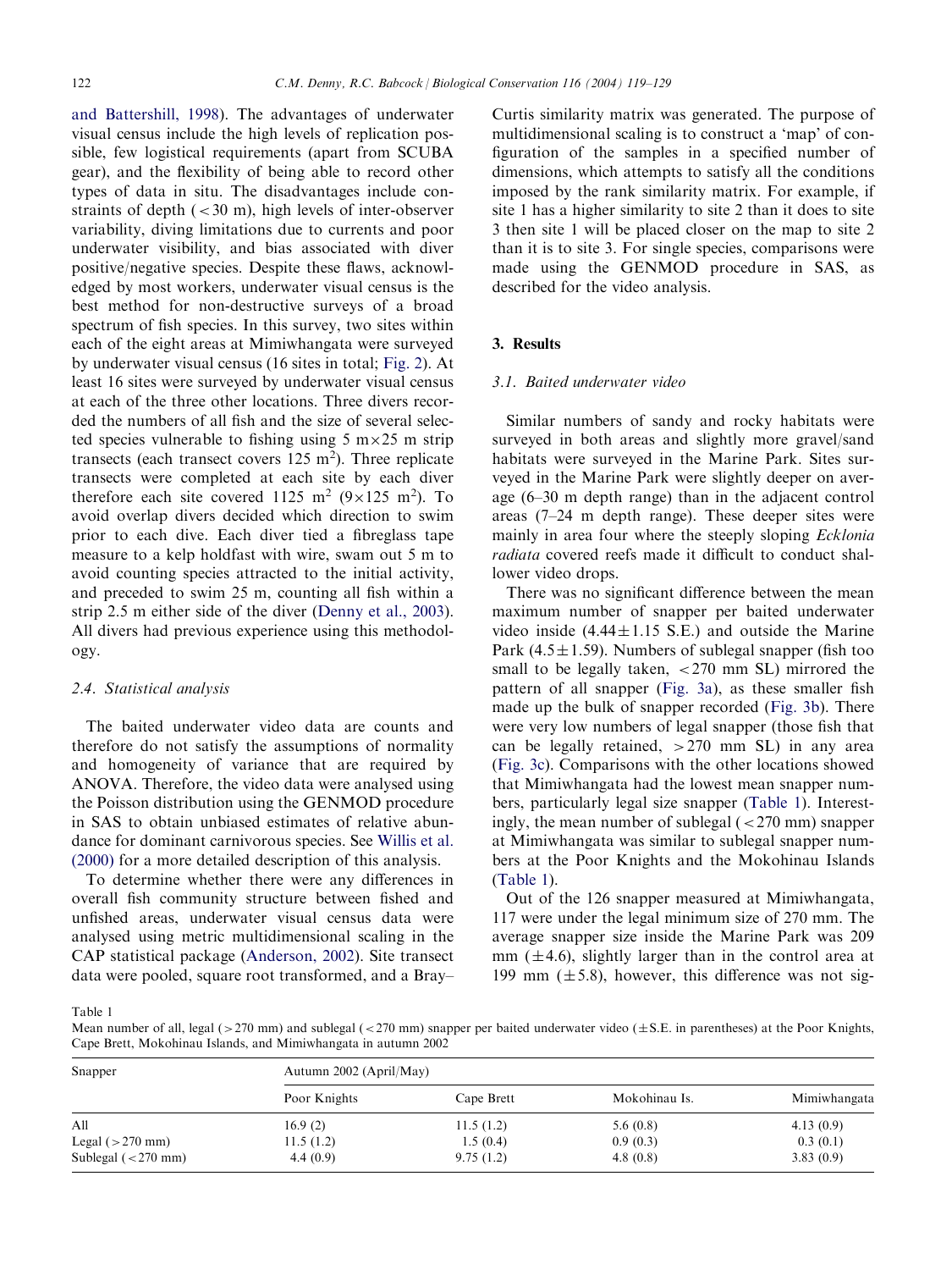<span id="page-4-0"></span>nificant ( $P=0.7$ ). Overall, the average snapper size at Mimiwhangata was 204 mm  $(\pm 3.6)$ , significantly lower  $(P<0.01)$  than at Cape Brett (221 mm $\pm$ 2.3) and the Mokohinau Islands 227 mm  $(\pm 3.4;$  Fig. 4). The average size at the no-take Poor Knights Islands Marine Reserve was 310 mm  $(\pm 3.2;$  Fig. 4). Large fish ( $> 350$  mm), recorded at other areas, were not seen at Mimiwhangata where the largest snapper was only 320 mm (Fig. 4).

Analysis of the baited underwater video data found that of the seven most commonly recorded species, pigfish (Bodianus unimaculatus), leatherjackets (Parika scaber) demoiselles (Chromis dispilus) and trevally were significantly more common in the Marine Park than in adjacent areas (Table 2). Only sweep (Scorpis lineolatus) were significantly more common in the control areas (Table 2).



# 3.2. Underwater visual census

Species richness at Mimiwhangata (31 species) was much lower than at the other three survey areas, where 40 species were recorded at Cape Brett, 49 at the Poor Knights, and 43 at the Mokohinau Islands. Species at Mimiwhangata were characteristic of the mainland species observed at Cape Brett and only a few of the subtropical species found at the Poor Knights and Mokohinau Islands were recorded there.

Densities of the 12 most common fish species recorded at Mimiwhangata were highly variable both within and between sites ([Figs. 5 and 6](#page-6-0)). There was little differentiation in fish communities between Marine Park sites and control sites [\(Fig. 7](#page-8-0)). The majority of species



Fig. 4. Box and whisker plot of snapper at Mimiwhangata, Mokohinau Islands, Cape Brett, and the Poor Knights Islands, autumn 2002. The boundary of the box closest to zero indicated the 25th percentile, the line in the box represents the median, and the boundary of the box farthest from zero indicates the 75th percentile. The whiskers above and below the box indicate the 90th and 10th percentiles and the black circles represent outliers.

Table 2

Differences in fish density of seven species inside and outside the Mimiwhangata Marine Park, estimated by baited underwater video in April 2002 with 95% lower and upper confidence limits (CL)

| Species               | Abundance<br>ratio | 95%<br>Lower<br>CL. | 95%<br>Upper<br>CL. | $\chi^2$      | $P$ -value      |
|-----------------------|--------------------|---------------------|---------------------|---------------|-----------------|
| Snapper               | 1.01               | 0.72                | 1.42                | 0.01          | 0.94            |
| Pigfish               | 3.06               | 1.0                 | 9.3                 | 3.9           | $0.048*$        |
| Leatherjacket         | 4.96               | 2.08                | 11.8                | 13.07         | ${<}0.01*$      |
| Demoiselles           | 10.5               | 1.37                | 80.8                | 5.1           | $0.024*$        |
| Trevally              | 10.9               | 2.59                | 46.2                | 10.6          | $0.01*$         |
| Sweep<br>Yellow moray | 0.55<br>1.31       | 13<br>0.22          | 2.7<br>79           | 12.33<br>0.09 | $0.01*$<br>0.77 |
|                       |                    |                     |                     |               |                 |

Fig. 3. Mean maximum number of (a) all snapper, (b) sublegal  $\left( < 270 \right)$ mm) snapper and (c) legal ( $>270$  mm) snapper per baited underwater video ( $\pm$ S.E.) at eight areas at Mimiwhangata.

\* Indicates species whose abundance ratio is significantly different at the  $P < 0.01$  value.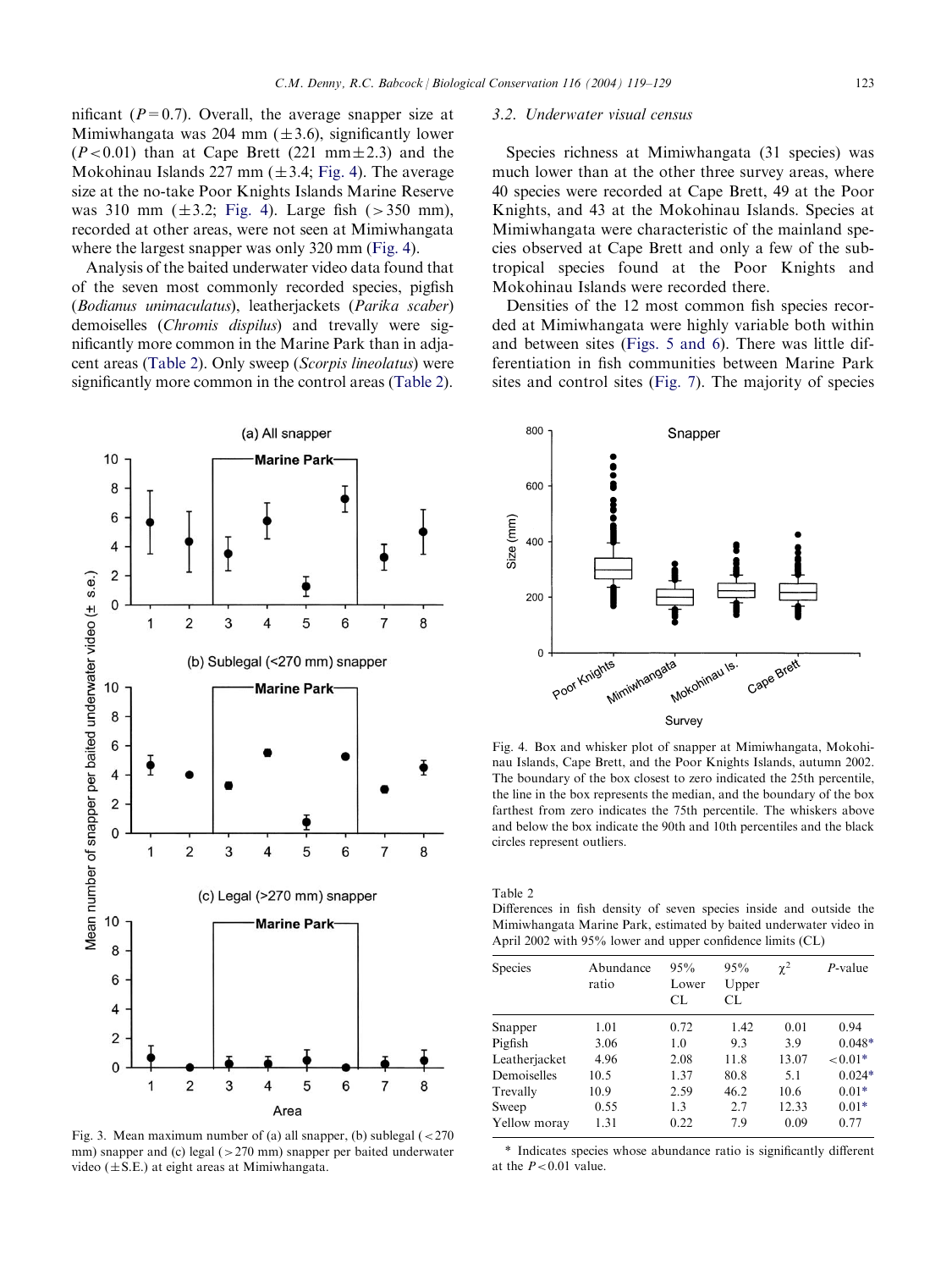<span id="page-5-0"></span>censused (21/31) showed no significant difference in density between the Marine Park and adjacent control sites. However, in spite of there being no significant difference in overall fish assemblages, some species were significantly more common in the Marine Park. These were black angelfish (Parma alboscapularis), leatherjackets, sandagers wrasse (Coris sandageri), goatfish (Upeneichthys lineatus) and blue maomao (Scorpis violaceus; Table 3). Conversely, other species were significantly more common outside the Marine Park. These were spotties (Notolabrus celidotus), demoiselles, sweep, jack mackerel (Trachurus novaezelandiae) and koheru (Decapterus koheru; Table 3). Interestingly, in areas where pigfish were absent (areas 1–3), spotties occurred in high numbers [\(Fig. 5D and E\)](#page-6-0). Other species such as orange wrasse (Pseudolabrus luculentus) and scarlet wrasse (P. miles) common at the Poor Knights and Cape Brett were rare at Mimiwhangata.

# 4. Discussion

Snapper is the most heavily targeted recreational and commercial fish species throughout northeastern New Zealand. Where no-take marine reserves are in place, and enforced, the recovery of this species has been

Table 3

Scientific name, species, family, abundance ratio, 95% lower and upper confidence limits,  $\chi^2$  and P-values of 31 fish species observed in underwater visual census at the Mimiwhangata Marine Park in April 2002

| Scientific name                             | Species                            | Family           | Abundance<br>ratio | 95%<br>Lower CL | 95%<br>Upper CL | $\chi^2$         | $P$ -value |
|---------------------------------------------|------------------------------------|------------------|--------------------|-----------------|-----------------|------------------|------------|
| Allomycterus jaculiferus                    | Porcupinefish                      | Diodontidae      | No fit             |                 |                 |                  |            |
| Aplodactylus arctidens                      | Marblefish                         | Aplodactylidae   | 0.5                | 0.09            | 2.7             | 0.64             | 0.42       |
| Arripis trutta                              | Kahawaia                           | Arripadae        | 1.36               | 0.79            | 2.36            | 1.22             | 0.29       |
| Bodianus unimaculatus                       | Pigfish <sup>b</sup>               | Labridae         | 1.4                | 0.44            | 4.41            | 37.83            | 0.56       |
| Cheilodactylus spectabilis                  | Red moki                           | Cheilodactylidae | 0.98               | 0.66            | 1.45            | 0.01             | 0.92       |
| Chironemus marmoratus                       | Hiwihiwib                          | Chironemidae     | 1.09               | 0.47            | 2.59            | 0.05             | 0.83       |
| Chromis dispilus                            | Demoiselle                         | Pomacentridae    | 0.76               | 0.70            | 0.83            | 36.8             | $< 0.01*$  |
| Coris sandageri                             | Sandagers wrasseb                  | Labridae         | 10.1               | 4.67            | 22.1            | 34.2             | $< 0.01*$  |
| Decapterus koheru                           | Koheru <sup>a</sup>                | Carangidae       | 0.47<br>0.38       |                 | 0.58            | 47.32            | $< 0.01*$  |
| Epinephelus daemelii                        | Spotted black grouper <sup>b</sup> | Serranidae       | No fit             |                 |                 |                  |            |
| Girella tricuspidate                        | Parore                             | Girellidae       | 1.18               | 0.88            | 1.57            | 1.21             | 0.27       |
| Gymnothorax prasinus                        | Yellow moray <sup>b</sup>          | Muraenidae       | No fit             |                 |                 |                  |            |
| Kyphosus sydneyanus                         | Silver drummer                     | Kyphosidae       | No fit             |                 |                 |                  |            |
| Myliobatus tenuicaudatus                    | Eagle ray                          | Myliobatidae     | No fit             |                 |                 |                  |            |
| Nemadactylus douglasii                      | Poraeb                             | Cheilodactylidae | No fit             |                 |                 |                  |            |
| Notolabrus celidotus                        | Spottyb                            | Labridae         | 0.47               | 0.37            | 0.47            | 37.83            | $< 0.01*$  |
| Notolabrus fucicola                         | Banded wrasseb                     | Labridae         | 0.71               | 0.23            | 2.25            | 0.33             | 0.57       |
| Obliquichthys maryannae                     | Oblique swimming triplefins        | Tripterygiidae   | No fit             |                 |                 |                  |            |
| Odax pullus                                 | Butterfish                         | Odacidae         | 0.2                | 0.02            | 1.71            | 2.16             | 0.14       |
| Pagrus auratus                              | Snapper <sup>a</sup>               | Sparidae         | 0.5                | 0.05            | 5.5             | 0.32             | 0.57       |
| Parika scaber                               | Leatherjacket                      | Monacanthidae    | 2.99               | 1.81            | 4.98            | 18.1             | $< 0.01*$  |
| Parma alboscapularis                        | Black angelfish                    | Pomacentridae    | 4.5                | 1.52            | 13.3            | 7.4              | $< 0.01*$  |
| Pempheris adspersus                         | Bigeye                             | Pempheridae      | No fit             |                 |                 |                  |            |
| Pseudolabrus luculentus                     | Orange wrasse                      | Labridae         | No fit             |                 |                 |                  |            |
| Pseudolabrus miles                          | Scarlet wrasseb                    | Labridae         | 1                  | 0.14            | 7.1             | $\boldsymbol{0}$ | 1          |
| Scorpaena cardinalis                        | Northern scorpionfish <sup>b</sup> | Scorpaenidae     | No fit             |                 |                 |                  |            |
| Scorpis lineolatus                          | Sweepb                             | Scorpidae        | 0.59               | 0.53            | 0.66            | 88.63            | $< 0.01*$  |
| Scorpis violaceus                           | Blue maomaob                       | Scorpidae        | 47.9               | 31.2            | 73.9            | 308.3            | $< 0.01*$  |
| Seriola lalandi                             | Kingfish <sup>a</sup>              | Carangidae       | No fit             |                 |                 |                  |            |
| Trachurus novaezelandiae                    | Jack mackerel <sup>a</sup>         | Carangidae       | 0.33               | 0.29            | 0.37            | 384.6            | $< 0.01*$  |
| Upeneichthys lineatus                       | Goatfish                           | Mullidae         | 4.5                | 2.84            | 7.14            | 40.72            | $< 0.01*$  |
| Takeable species not observed in this study |                                    |                  |                    |                 |                 |                  |            |
| Thyrsites atun                              | Barracouta <sup>a</sup>            | Gempylidae       |                    |                 |                 |                  |            |
| Pseudocaranx dentex                         | Trevally <sup>a</sup>              | Carangidae       |                    |                 |                 |                  |            |
|                                             | Tuna-6 species <sup>a</sup>        | Scombridae       |                    |                 |                 |                  |            |
|                                             | Billfishes—6 species <sup>a</sup>  | Istiophoridae    |                    |                 |                 |                  |            |

Mackerel—5 species<sup>a</sup> Carangidae

Sharks—27 species<sup>a</sup> Many families

<sup>a</sup> Signifies species permitted to be caught.

**b** Signifies species known to be caught as by-catch.

\* Indicates species whose abundance ratio is significantly different at the  $P < 0.01$  value.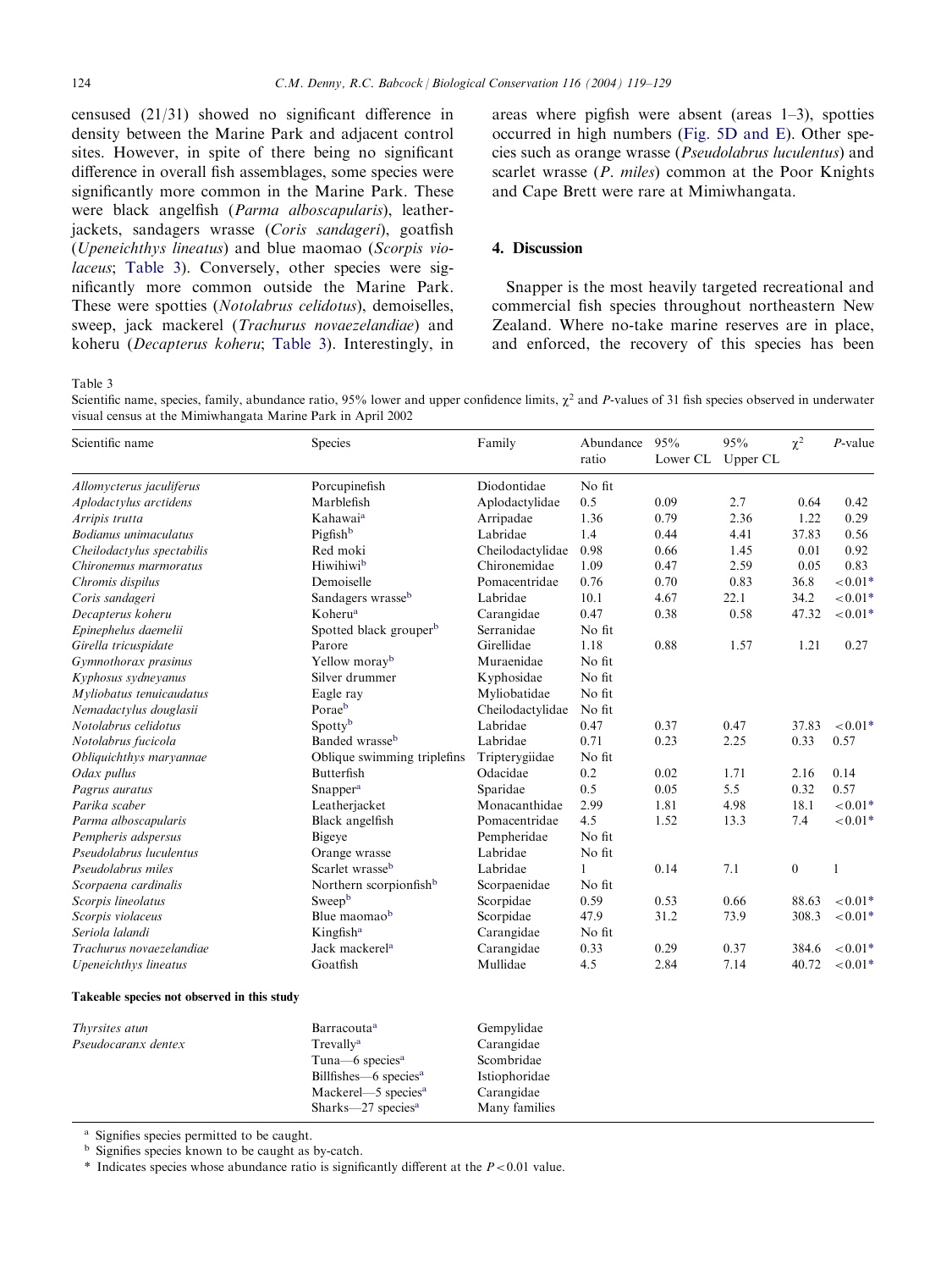<span id="page-6-0"></span>

Fig. 5. Mean number of fish per underwater visual census  $(125 \text{ m}^2)(\pm S.E.)$  in eight areas around Mimiwhangata; (A) Parma alboscapularis, black angelfish, (B) Parika scaber, leatherjacket, (C) Cheilodactylus spectabilis, red moki, (D) Notolabrus celidotus, spotty, (E) Bodianus unimaculatus, pigfish, and (F) Notolabrus fucicola, banded wrasse.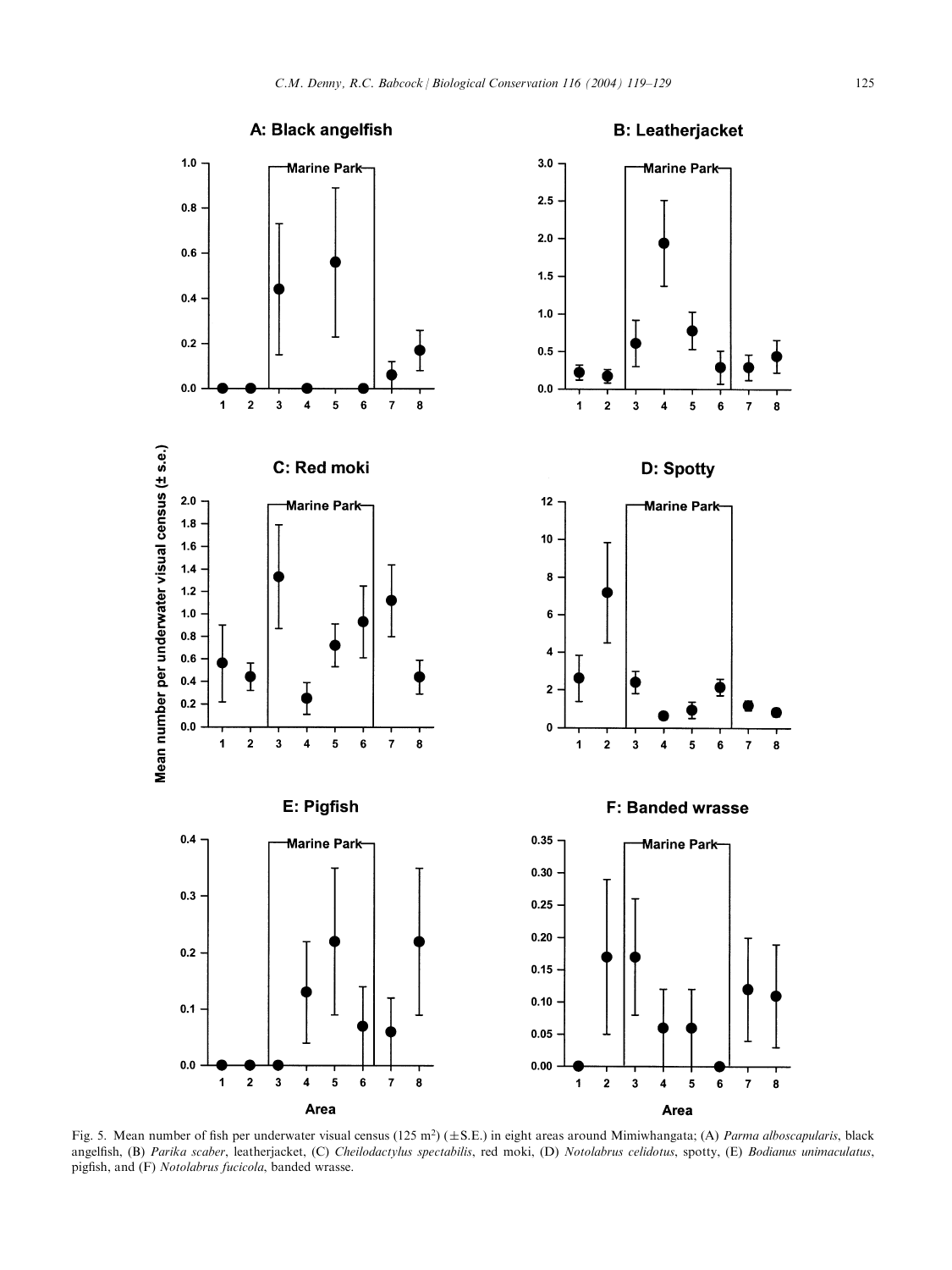

Fig. 6. Mean number of fish per underwater visual census ( $125 \text{ m}^2$ ) ( $\pm$ S.E.) in eight areas around Mimiwhangata; (G) Coris sandageri, sandagers wrasse, (H) Upeneichthys lineatus, goatfish, (I) Scorpis lineolatus, sweep, (J) Chromis dispilus, demoisielles, (K) Girella tricuspidata, parore, and (L) Odax pullus, butterfish.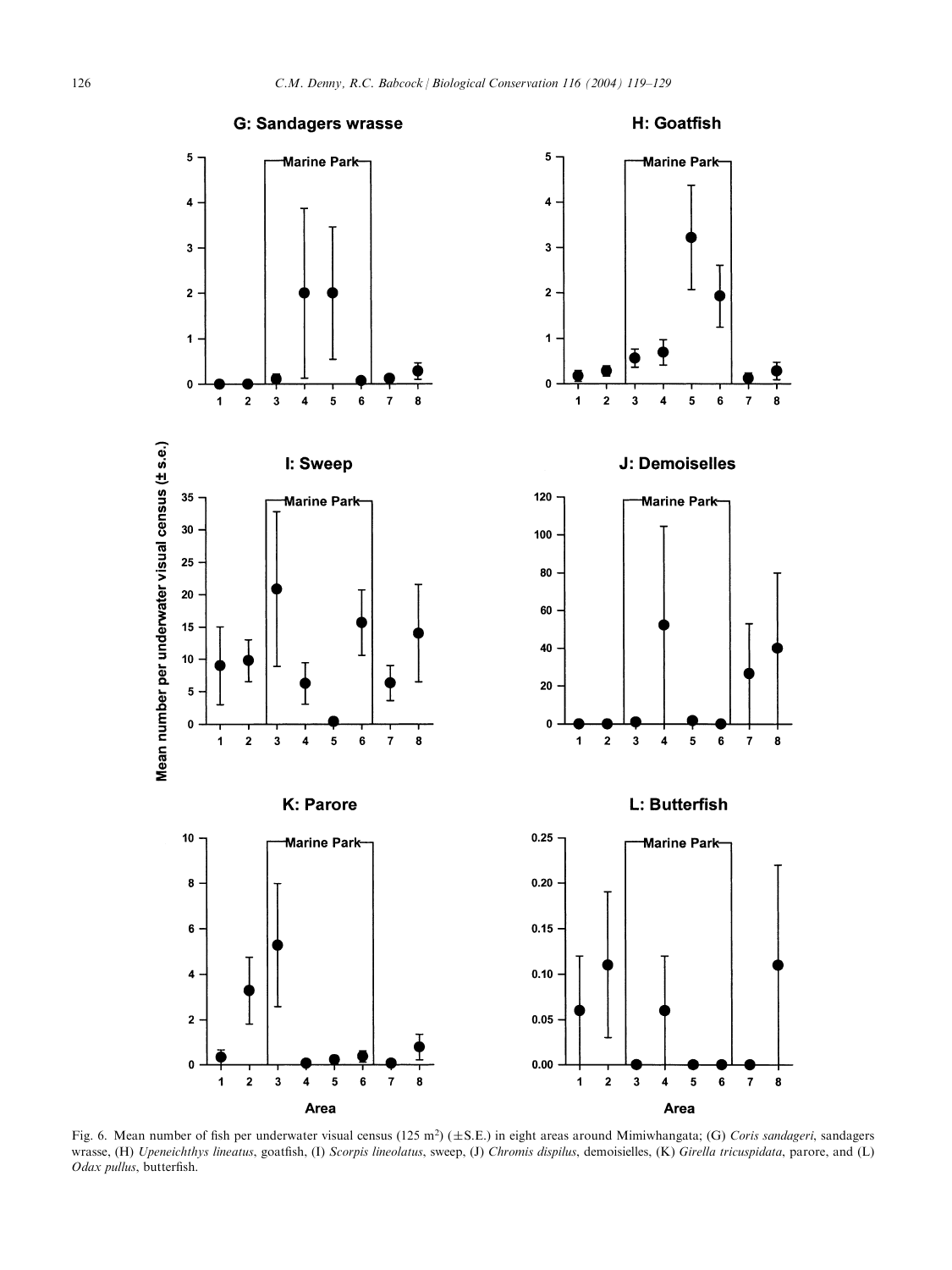<span id="page-8-0"></span>

Fig. 7. Metric multidimensional scaling ordination plot of the 16 sites (pooled replicates) based on underwater visual census surveys of 28 species of reef fish at Mimiwhangata in April 2002.

dramatic, both in size and number (Table 4). Thus we should expect that if the gear and species restrictions at Mimiwhangata were in any way effective at protecting snapper, there would be more numerous and larger snapper inside the Marine Park. However, when areas inside and outside the Marine Park were compared, there were almost identical numbers of snapper numbers per baited underwater video and no significant difference in snapper size. Therefore, it appears that partial restrictions on gear and species are ineffective for this species. Restricting the use of weighted lines in the Marine Park is unlikely to protect snapper as, although taken on weighted lines, snapper can be caught effectively on unweighted lines, a practice permitted in the Marine Park.

Mimiwhangata had fewer and smaller snapper than either of the unprotected areas, Cape Brett or the Mokohinau Islands, probably due to high fishing pressure. This area is easily accessible to fishers from Tutukaka and from launching sites in Whangaruru/Oakura, and it is heavily fished during holiday periods (P. Bendle, personal communication).

Paradoxically, fishing pressure may even be higher within the Marine Park than outside it as there may be a perception that, in the absence of commercial fishing, fish are larger and more plentiful in Marine Parks. In addition, Marine Parks are often placed in areas that are pleasant to fish in, and consequently heavily utilised. Thus, Marine Park status and fishing gear restrictions at Mimiwhangata may, in fact, result in exactly the opposite pattern to the one intended. This possibility is supported by comparisons of snapper size and density at non-reserve sites in the region. In France, [Francour](#page-10-0) [\(1994\)](#page-10-0) found that the density and biomass of fish on rocky reefs was lower in partially protected areas than unprotected areas. For example, the density of reef fish in a partially protected zone was 0.15 per 10  $m<sup>2</sup>$ compared with  $0.31$  per 10 m<sup>2</sup> in an area with no protection.

Table 4

Northeastern New Zealand sites surveyed with baited underwater video to assess relative legal sized (>270 mm) snapper abundance and the reserve: non-reserve snapper ratio

| Location        | Year | Reserve mean | Non-reserve mean | Reserve: non-reserve ratio | Source                              |
|-----------------|------|--------------|------------------|----------------------------|-------------------------------------|
| Leigh MR        | 1975 | 7.18         | 0.45             | 16                         | Willis et al. $(2003)$              |
| Hahei MR        | 1992 | 3.15         | 0.19             | 16.5                       | Willis et al. (2003)                |
| Long Bay MR     | 1995 | 3.48         | 0.37             | 9.4                        | Ward and Babcock (unpublished data) |
| Poor Knights MR | 1998 | 12.2         | 0.76(MK)         | 16                         | Denny et al. $(2003)$               |
| Tawharanui MR   | 1981 | 3.5          | 0.4              | 8.8                        | Willis et al. (2003)                |
| Mimiwhangata MP | 1982 | 0.25         | 0.35             | 0.71                       |                                     |

Note that MR is no-take marine reserve, MP is marine park, and MK is the Mokohinau Islands, a non-reserve island reference for the Poor Knights.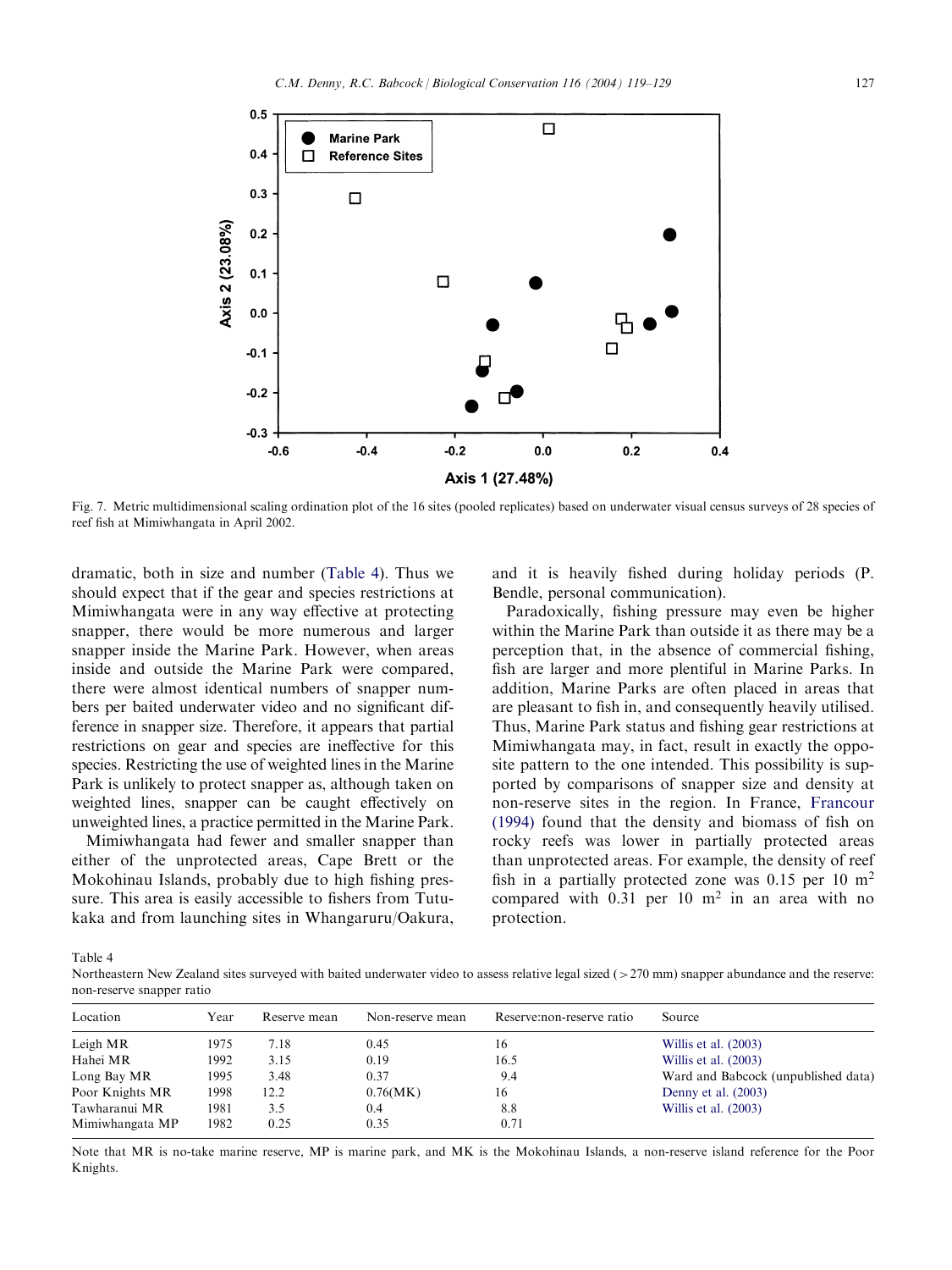<span id="page-9-0"></span>Species that are targeted by spearfishers were seldom observed in visual transects transects. For example, no blue cod (Parapercis colias), three undersize snapper and two porae (Nemadactylus douglasii) were observed. This is in contrast to a pre-protection survey in 1973, in which it was noted that large snapper ('15–20 lbs') were relatively common at Mimiwhangata [\(Ballantine et al.,](#page-10-0) [1973\)](#page-10-0). Spearfishing, a common activity at Mimiwhangata (P. Bendle, personal communication) that tends to reinforce avoidance behaviour in fishes, may account for the low numbers of these species. Furthermore, the ability of spearfishers to selectively target large kingfish and snapper can lead to overall declines in the mean size and numbers of such species.

No significant difference was found in the overall fish assemblages within and outside the Marine Park using underwater visual census. There were five species significantly more common inside and outside the Marine Park, however, these differences were probably site related, rather than reserve effects, as fishers do not target the majority of these species. Species more common outside the Marine Park were typically schooling fish such as jack mackerel, koheru and sweep. The baited underwater video found that pigfish, leatherjackets and trevally were significantly more common in the Marine Park than in the adjacent control areas. Although Marine Park fishing regulations may protect these species, the Wide Berths in the centre of the Marine Park may simply represent a better habitat for these species than adjacent shallower, and more sheltered coastal waters. The Wide Berths project further out to sea that the rest of the Park and are likely to be influenced by a different current regime and a higher level of wave exposure that the rest of the Park. As expected, plankton feeders, such as demoiselles and trevally were more common in this area. This finding was consistent with the fact that these species are more common at offshore islands like the Poor Knights and Mokohinau, or on the mainland sites with 'offshore' physical characteristics (e.g. Cape Brett) ([Kingsford, 1989](#page-10-0)). Unsurprisingly, both methods found that the deeper reefs in Areas 4 and 5 had significantly more leatherjackets, as deep reefs are their preferred habitat ([Ayling, 1981](#page-10-0)).

As expected, the reef fish assemblage at the Mimiwhangata Marine Park most closely resembled that of the other 'mainland' site Cape Brett. The lower number of species recorded at Mimiwhangata, compared to the other three surveyed areas, was mainly accounted for by low numbers of subtropical wrasse species, common on offshore islands [\(Denny et al., 2003](#page-10-0)). This may be because the East Auckland Current, although not having such a heavy influence, does occasionally impinge on the Mimiwhangata coast bringing with it low numbers of subtropical species.

Studies of snapper populations in other coastal marine reserves in northeastern New Zealand have shown a sharp gradient in snapper abundance between no-take areas and adjacent fished areas [\(Willis et al., 2000,](#page-10-0) [2003\)](#page-10-0). Gradients of snapper abundance in other coastal marine reserves in northeastern New Zealand suggest fishing effects that extend inside the reserve, rather than spillover effects. At the Cape Rodney to Okakari Point Marine Reserve the peak abundance is in the centre of the reserve, well inside the reserve boundaries [\(Willis et](#page-10-0) [al., 2000, 2003\)](#page-10-0). It is thus highly unlikely that the lack of contrast between the Mimiwhangata Marine Park and adjacent fished areas is due to the possibility than any effect of protection is being obscured by spillover.

This study demonstrates that the partial closures at Mimiwhangata are ineffective as conservation tools either for heavily targeted species, or for fish communities in general (i.e. through reduction in by-catch). The fact that snapper numbers may actually be lower in the partially protected Marine Park than in the unprotected control areas begs the question; is no protection at all better than partial protection? This may be so for two reasons: firstly, partial reserves may give a false impression that a conservation outcome has been achieved. Secondly, this impression may focus fishing effort, locally resulting in even greater fishing effects. The findings of this study have important implications for conservation managers, many of whom have had to accept the provision of fishing within a marine reserve as a 'solution' to political issues surrounding the declaration of marine reserves. This was because there was a lack of evidence either for or against the effects of limited fishing within a marine reserve. In light of the results in this study, we conclude that only no-take marine reserves should be created, as partial protection is an ineffective conservation strategy.

#### Acknowledgements

We wish to thank Dave Feary, Greg Nesbitt, Darren Parsons, Angela Rapson, Laura Richards, Phil Ross, Tracey Smith and Jarrod Walker for their help diving. Also skippers Phil Bendle, Brady Doak, and Murray Birch for their enthusiasm when carrying out these surveys. In addition, thanks to Roger Grace for information about his sampling techniques and Bill Ballantine for helpful comments. Finally thanks to the Northland Department of Conservation for their foresight in funding this work.

#### References

Anderson, M.J., 2002. Canonical Analysis of Principal Coordinates (CAP): A Program for Generalised Discriminant Analysis or Canonical Correlation Analysis on the Basis of any Distance Measure. Department of Statistics, University of Auckland. http:// www.stat.auckland.ac.nz/~mja/Programs.htm.